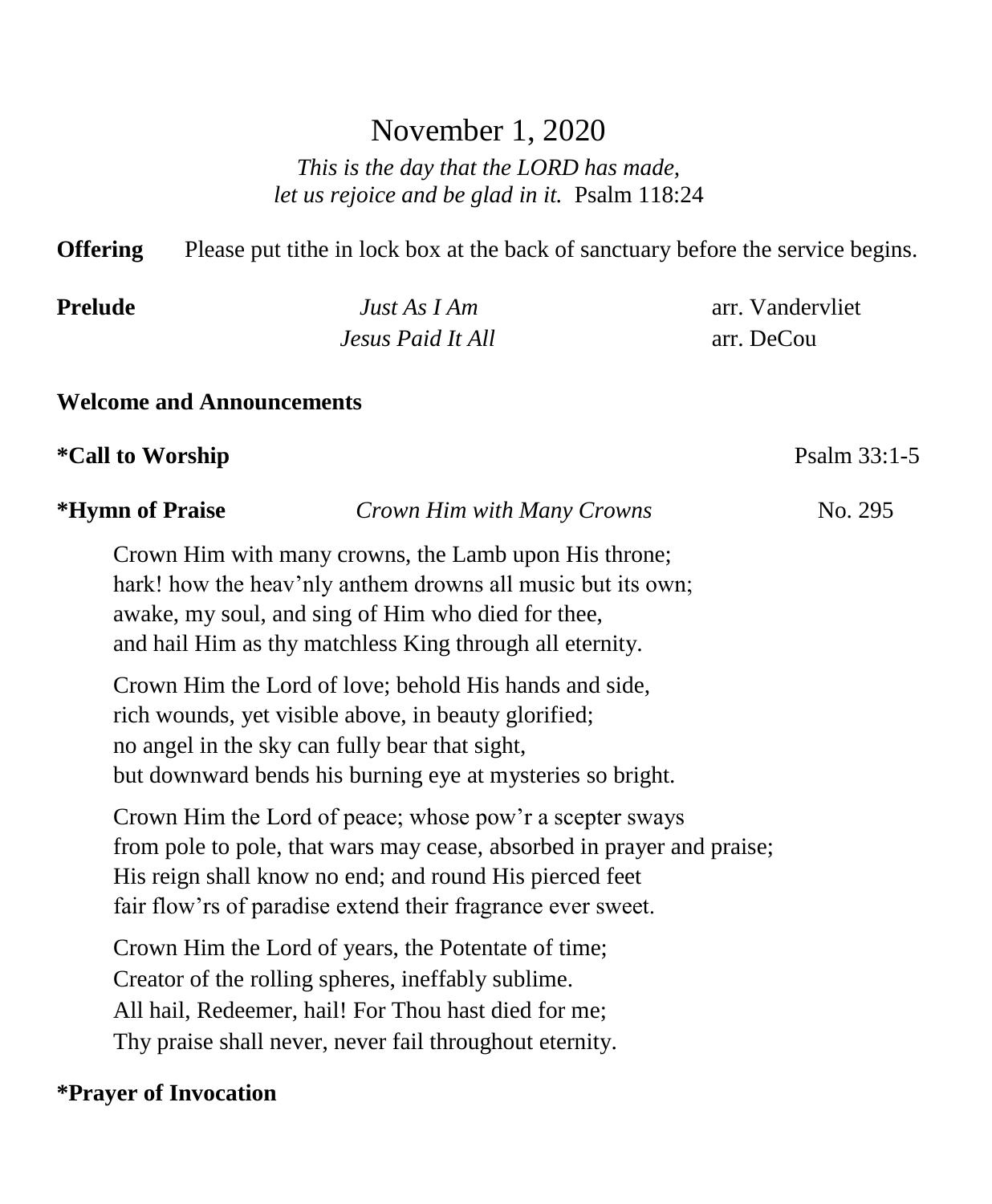#### **Scripture Reading Exodus** 12:14-20

#### **Prayer of Confession**

Our Gracious Heavenly Father, help us to delight in you and to enjoy you forever. For all the treasures and delights of this world have left us empty and unfulfilled. Forgive us, we ask, for making so much of all that this world has to offer us. In you there is everlasting joy and peace. Build us up by your grace. Ignite in us a deeper desire to know you more. Drive us to your word; disciple us according to it; and continue to renew our sinful hearts. Show us your Son, Jesus, and make us more like him. Grant to us a greater measure of your grace, this week especially, that we might enjoy you, and in turn we might enjoy all the many blessings that you so generously bestow to us. In Jesus name we pray, Amen.

#### Assurance of Pardoning Grace **Particle 1200-22** Psalm 33:20-22

<sup>20</sup> We wait in hope for the LORD; he is out help and our shield.<sup>21</sup> In him our hearts rejoice, for we trust in his holy name.  $^{22}$  May your unfailing love rest upon us, O LORD, even as we put out hope in you.

#### **\*Hymn of Thanksgiving** *Jesus! What a Friend for Sinners!* No. 498

 Jesus! what a Friend for sinners! Jesus! Lover of my soul; Friends may fail me, foes assail me, He, my Savior, makes me whole.

# **REFRAIN: Hallelujah! what a Savior! Hallelujah! what a Friend! Saving, helping, keeping, loving, He is with me to the end.**

 Jesus! what a strength in weakness! Let me hide myself in Him; tempted, tried, and sometimes failing, He, my strength, my vict'ry wins. **REFRAIN**

 Jesus! what a help in sorrow! While the billows o'er me roll, even when my heart is breaking, He, my comfort, helps my soul. **REFRAIN**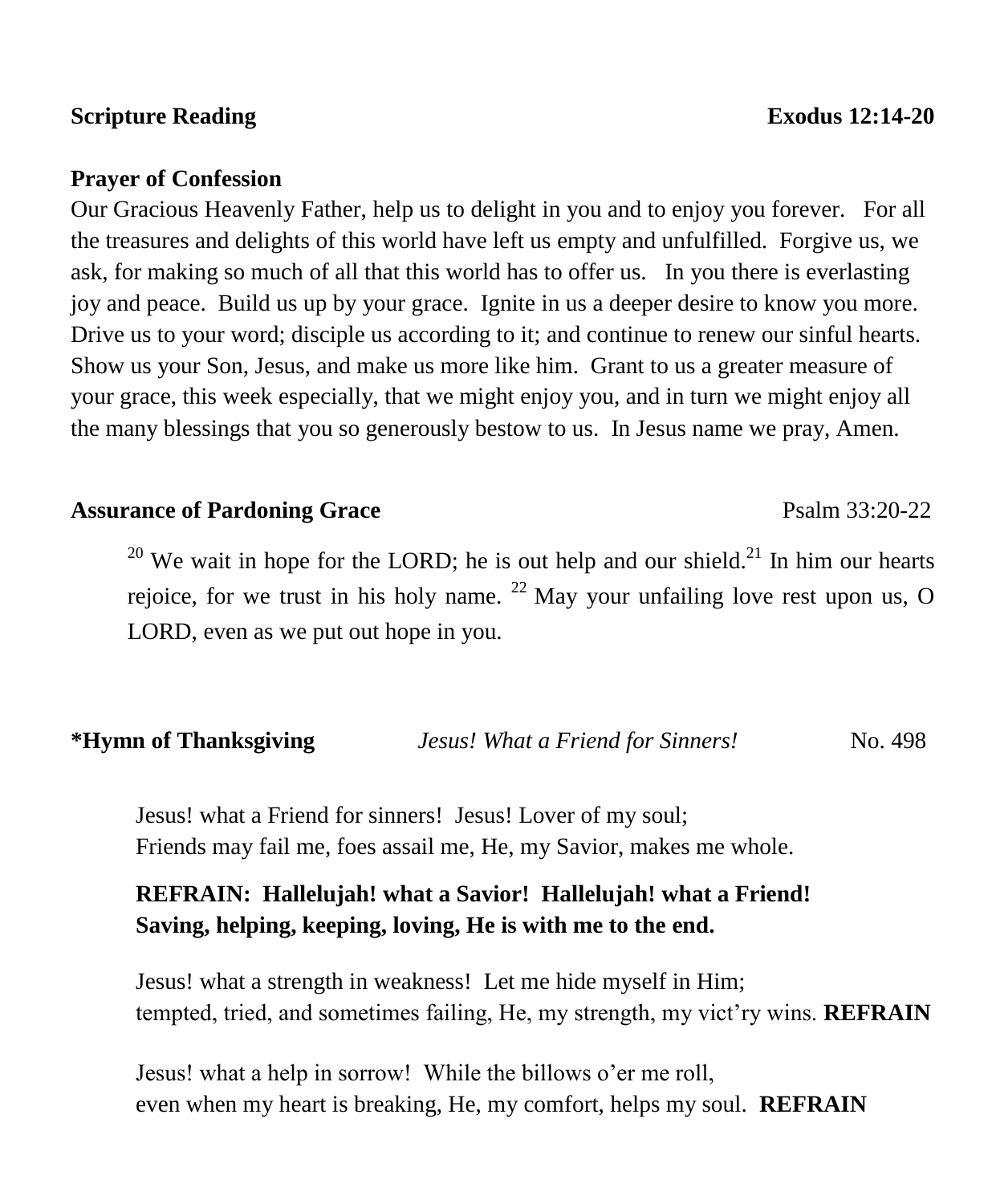Jesus! what a guide and keeper! While the tempest still is high, storms about me, night o'er-takes me, He, my pilot, hears my cry. **REFRAIN**

 Jesus! I do now receive Him, more than all in Him I find; He hath granted me forgiveness, I am His, and He is mine. **REFRAIN**

#### **Westminster Shorter Catechism 89-90**

Q. 89 How is the Word made effectual to salvation?

- **A. The Spirit of God maketh the reading, but especially the preaching, of the Word, an effectual means of convincing and converting sinners, and of building them up in holiness and comfort, through faith, unto salvation.**
- Q. 90 How is the Word to be read and heard, that it may become effectual unto salvation?
- **A. The Word may become effectual to salvation, we must attend there- unto with diligence, preparation, and prayer; receive it with faith and love, lay it up in our hearts, and practice it in our lives.**

# **Prayer of Intercession**

| *Hymn of Preparation                                | Rejoice, the Lord Is King                                              | No. 310 |  |
|-----------------------------------------------------|------------------------------------------------------------------------|---------|--|
|                                                     | Rejoice, the Lord is King: your Lord and King adore!                   |         |  |
|                                                     | Rejoice, give thanks, and sing, and triumph evermore.                  |         |  |
|                                                     | Lift up your heart, lift up your voice! Rejoice, again I say, rejoice! |         |  |
| Jesus the Savior reigns, the God of truth and love; |                                                                        |         |  |

when He had purged our stains, He took His seat above. Lift up your heart, lift up your voice! Rejoice, again I say, rejoice!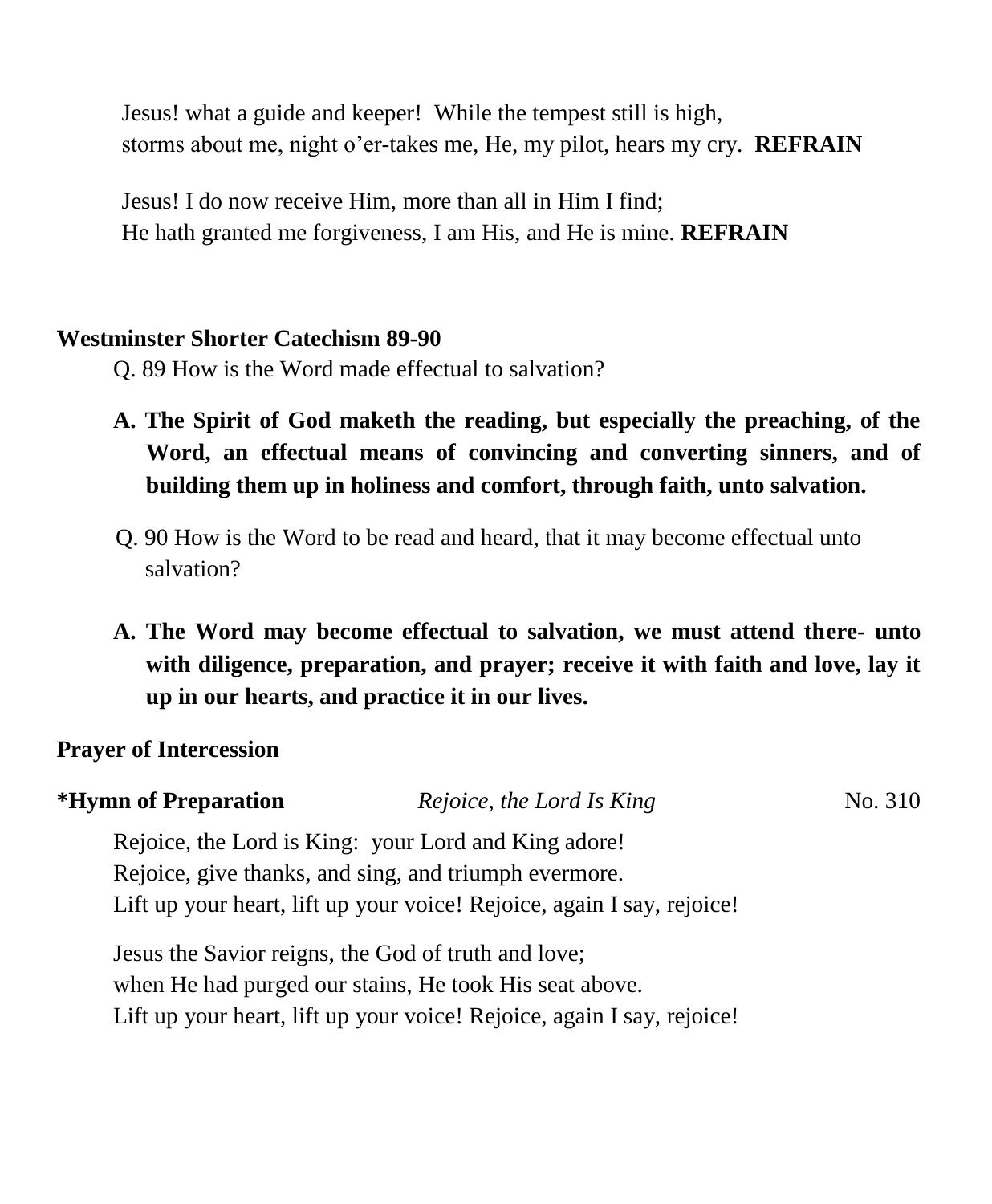His kingdom cannot fail, He rules o'er earth and heav'n; the keys of death and hell are to our Jesus giv'n. Lift up your heart, lift up your voice! Rejoice, again I say, rejoice!

He sits at God's right hand till all His foes submit, and bow to His command, and fall beneath His feet. Lift up your heart, lift up your voice! Rejoice, again I say, rejoice!

Rejoice in glorious hope! Our Lord, the Judge, shall come, and take His servants up to their eternal home. Lift up your heart, lift up your voice! Rejoice, again I say, rejoice!

**Sermon Guarding That Which Is Most Important** Acts 6:1-7

Outline

# Questions:

- 1. How important is mercy ministry (serving tables in Acts 6) to the life of the church? How do we see this importance expressed in Acts 6:1-7? Is there anything more important? What and why?
- 2. Is the office of Deacon a spiritual office? Why or why not?
- 3. Is there any significance to all the Deacons ordained in Acts 6 being all men? What modern day application does this have? Are there other Scripture passages that would affirm an all male Diaconate?
- 4. What is the primary role of preaching to a church? Why is this so important?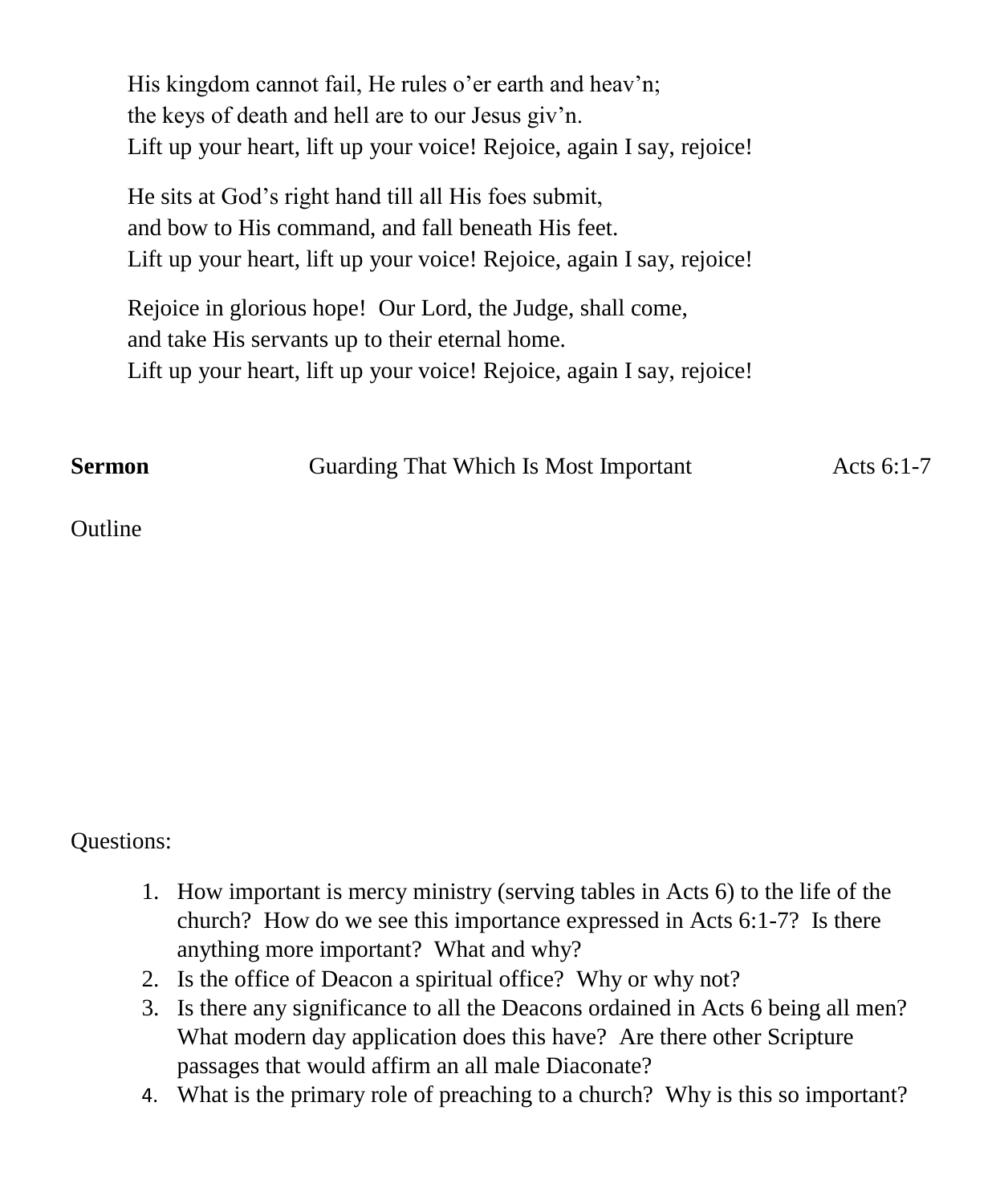# **\*Hymn of Response** *I Will Sing of My Redeemer* No. 650

I will sing of my Redeemer, and His wondrous love to me: on the cruel cross He suffered, from the curse to set me free. CHORUS:

Sing, O sing of my Redeemer! With His blood He purchased me; on the cross He sealed my pardon, paid the debt and made me free.

I will tell the wondrous story, how my lost estate to save, in His boundless love and mercy, He the ransom freely gave. (CHORUS)

I will praise my dear Redeemer, His triumphant pow'r I'll tell, how the victory He giveth over sin and death and hell. (CHORUS)

I will sing of my Redeemer and His heav'nly love to me; He from death to life has brought me, Son of God, with Him to be. (CHORUS)

#### **\*Benediction**

#### **\*Gloria Patri** No. 735

Glory be to the Father, and to the Son, and to the Holy Ghost; as it was in the beginning, is now, and ever shall be, world without end. Amen, amen.

**\*Postlude** *For All The Saints* arr. Burkhardt

**\* Congregation:** Please stand as able.

**\* \* \* \* \* \* \* \***

**Keyboard** Sandy Schoon Sandy Schoon Sandy Schoon Sandy Schoon Sandy Schoon Sandy Schoon Sandy Schoon Sandy Schoon Sandy Schoon Sandy Schoon Sandy Schoon Sandy Schoon Sandy Schoon Schoon Schoon Schoon Schoon Schoon Schoon **Intercessory Prayer** Nelson Schoon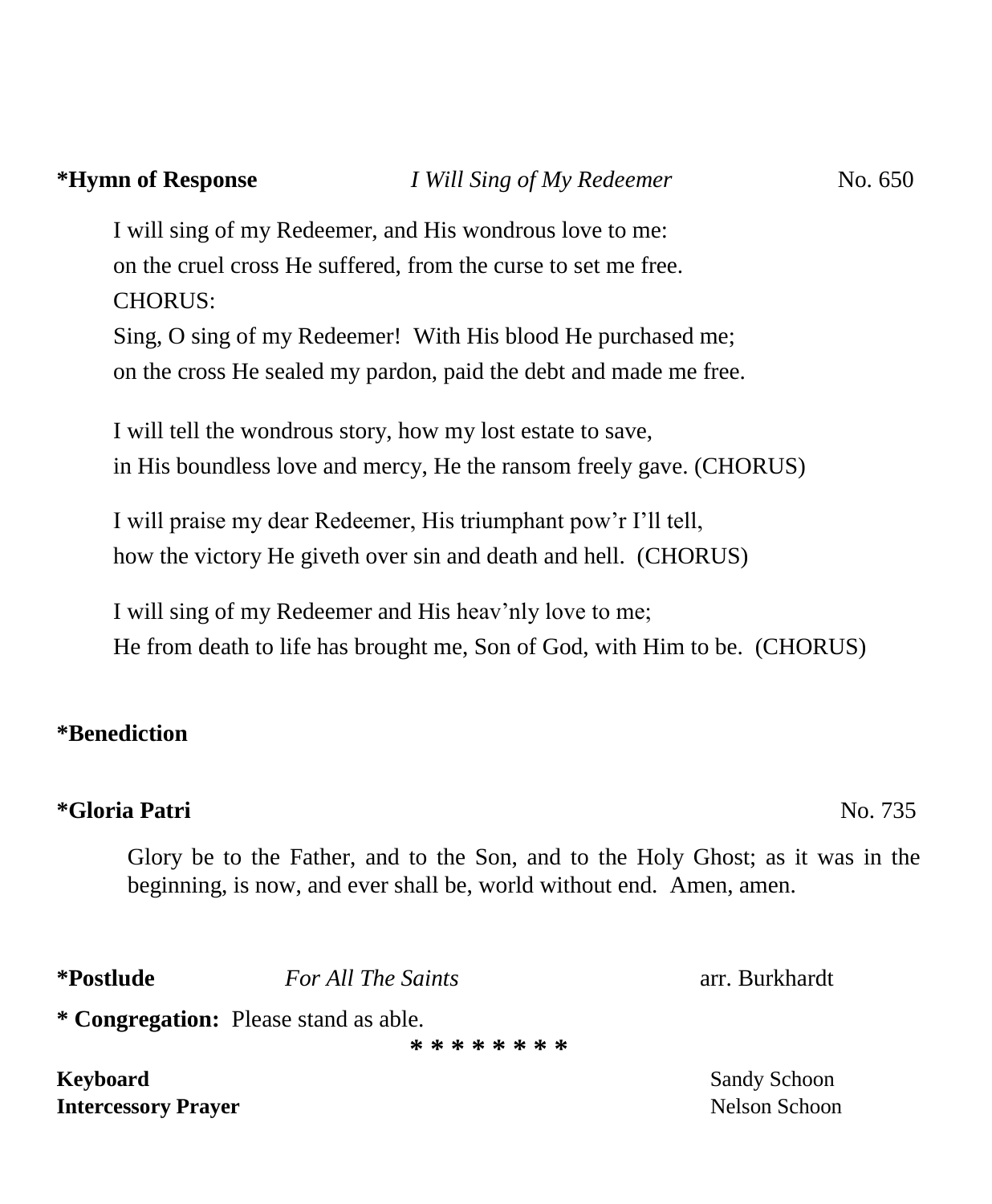# **Weekly Calendar**

| <b>DATE</b>     | TIME              |                                            |  |  |
|-----------------|-------------------|--------------------------------------------|--|--|
| <b>SUN 11/1</b> | 9:00 AM           | <b>Opening Exercises</b>                   |  |  |
|                 | $9:15 \text{ AM}$ | <b>Sunday School</b>                       |  |  |
|                 | 10:30 AM          | <b>Worship Service &amp; Lord's Supper</b> |  |  |
|                 |                   | (available YouTube & Facebook)             |  |  |
| <b>TUE 11/3</b> | $7:00 \text{ PM}$ | <b>Choral Ensemble</b> (Schoon Home)       |  |  |
| <b>SUN 11/8</b> | 9:00 AM           | <b>Opening Exercises</b>                   |  |  |
|                 | $9:15 \text{ AM}$ | <b>Sunday School</b>                       |  |  |
|                 | 10:30 AM          | <b>Worship Service</b>                     |  |  |
|                 |                   | (available YouTube & Facebook)             |  |  |
|                 | 11:30 AM          | <b>Schoon Care Group</b>                   |  |  |
|                 | $6:00$ PM         | <b>Prayer Meeting</b> (Mission Focus)      |  |  |

# **Serving the Lord**

|                         | 11/1       | 11/8      | 11/15               | 11/22     | 11/29     |
|-------------------------|------------|-----------|---------------------|-----------|-----------|
|                         |            |           |                     |           |           |
| <b>AM Nursery</b>       | N/A        | N/A       | N/A                 | N/A       | N/A       |
| Greeters                | N/A        | N/A       | N/A                 | N/A       | N/A       |
| <b>Treats</b>           | N/A        | N/A       | N/A                 | N/A       | N/A       |
| Serve/Cleanup           | N/A        | N/A       | N/A                 | N/A       | N/A       |
| Audio                   | B. Schoon  | J. Martin | <b>B.</b> Armstrong | B. Schoon | J. Martin |
| Elder of the Week       | Nelson     | Lindborg  | <b>Hrivnak</b>      | Nelson    | Lindborg  |
| Communion               | Gretzinger | N/A       | N/A                 | N/A       | N/A       |
| <b>Communion Helper</b> | Kathleen   | N/A       | N/A                 | N/A       | N/A       |